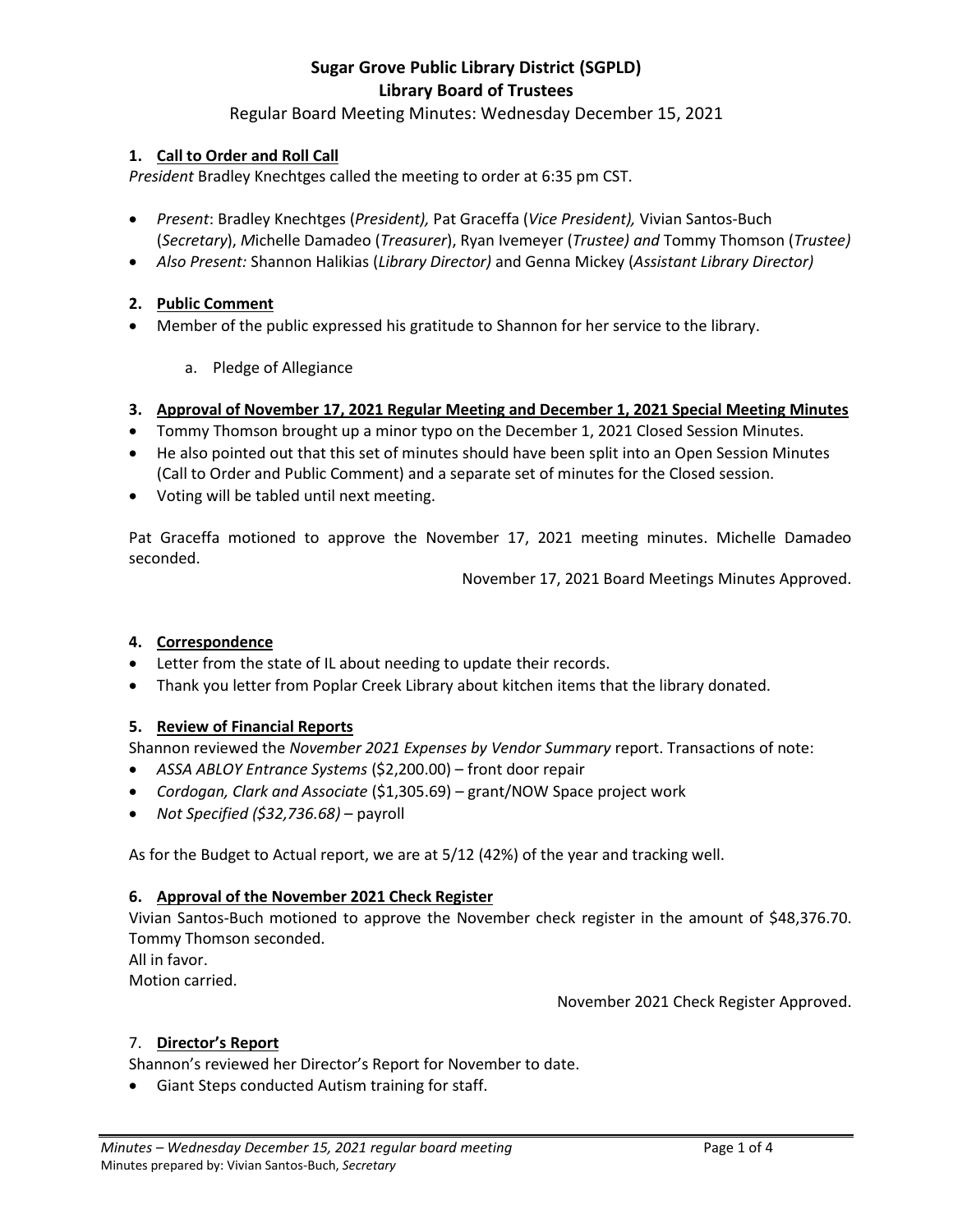# Regular Board Meeting Minutes: Wednesday December 15, 2021

- Foundation received a donation of \$7,000 from anonymous donor, which will be used for library advocacy and programming per their request and will fund the new "NOWlearn" series.
- Another donation of \$100 from a patron family for the holidays.
- Working on timely purchase of electronics for Now Space.

# **8. Board Representative Reports**

# Building and Grounds

 Humidifier must be repaired. Oakbrook Mechanical also pointed out that the boiler is nearing its end of life. Shannon recommends it be included in the capital needs for a near future purchase.

# Finance

Audit will be discussed in agenda item below.

# Personnel/Policy

• Agenda item below.

# Strategic Planning

• Agenda item below.

# **9. Friends and Foundation Reports**

- Friends of the Library had a successful Winter Market.
- Next Foundation meeting will be in January and the Giving Tree will be discussed.

# **10. Trustee Open Comments and Discussion**

- Ryan Ivemeyer congratulated the library staff on a kids event him and his family attended.
- Michelle Damadeo thanks Shannon once again for her service to the library.

# **New Business**

# **11. Approve of Audit for fiscal year 2020-2021**

- Shannon reviewed highlights from the Annual Financial Report.
- Growth in fund balance but caution that some of it is from grants. Not enough to move to savings but holding steady.
- When it says that we are very under budget (page 8), it is in reference to the appropriation budget, not the operating budget. As far as expenditure, these were about \$60,000 under budget. Slight increase on revenues but still watching expenditures closely.
- The auditor pointed out that positive results like these are not happening at other libraries due to the impact of COVID.

Michelle Damadeo motioned to approve the 2020-2021 Audit. Pat Graceffa seconded. All in favor.

Motion carried.

2020-2021 Audit Approved.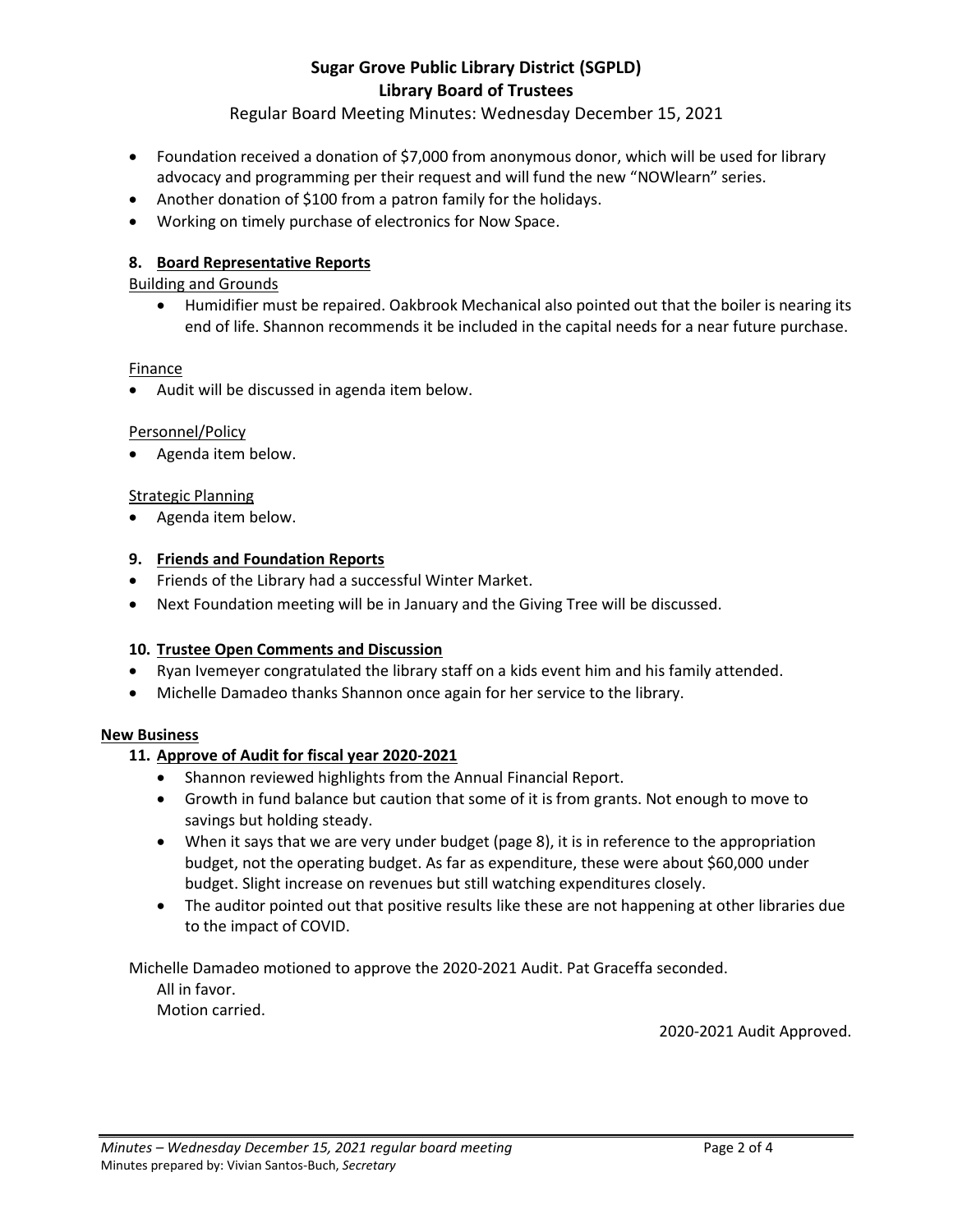Regular Board Meeting Minutes: Wednesday December 15, 2021

# **12. Strategic Plan Goals**

- Ryan reviewed the process followed to come up with these goals, which are for the period of January 2022 through December 2024.
- After the SWOT analysis, the staff worked on adding action items for each goal.
- Shannon reviewed key elements of the goals and covered the NOWlearn initiate which is a supplement to the goals.
- If approved, the next step is to send the goals to graphic design for release to the public.
- Brad provided some feedback on the wording of goal 2.

Pat Graceffa motioned to approve the Strategic Plan Goals with the proposed minor changes. Tommy Thompson seconded.

All in favor. Motion carried.

Strategic Plan Goals Approved.

# **13. Meeting Room Policy Addendum 510 (to policy 500)**

- As a result of COVID, there's been an increase in need for meeting room.
- Currently only board room available for civic duty purposes. With this addendum, would like to wave fee for the larger meeting room for non-profit groups at no charge.
- This would be done on a trial basis for six (6) months (January June 2022) as part of Pandemic Recovery Operations. The goal is to continue to get people back into the library.
- Brad recommended that the exact dollar amount of the cleaning fee be taken out of the policy document and included in a procedural document. Tommy pointed out policy 500 does include specifics as to cleaning fees. After discussion, the decision was made to remove the specific amount from 510, but leave it in 500.

Ryan Ivemeyer motioned to approve Meeting Room Policy Addendum 510. Michelle Damadeo seconded. All in favor.

Motion carried.

Meeting Room Policy Addendum 510 Approved

# **14. Per Capita Grant**

 Shannon covered the requirements we are already meeting and a few that still need to be worked on.

Tommy Thompson motioned to authorize the per capita grant application. Michelle Damadeo seconded. All in favor.

Motion carried.

Per Capita Grant Application Authorized

### **Old Business**

### **15. Live and Learn Construction Grant**

Permit request submitted to Village Sugar Grove.